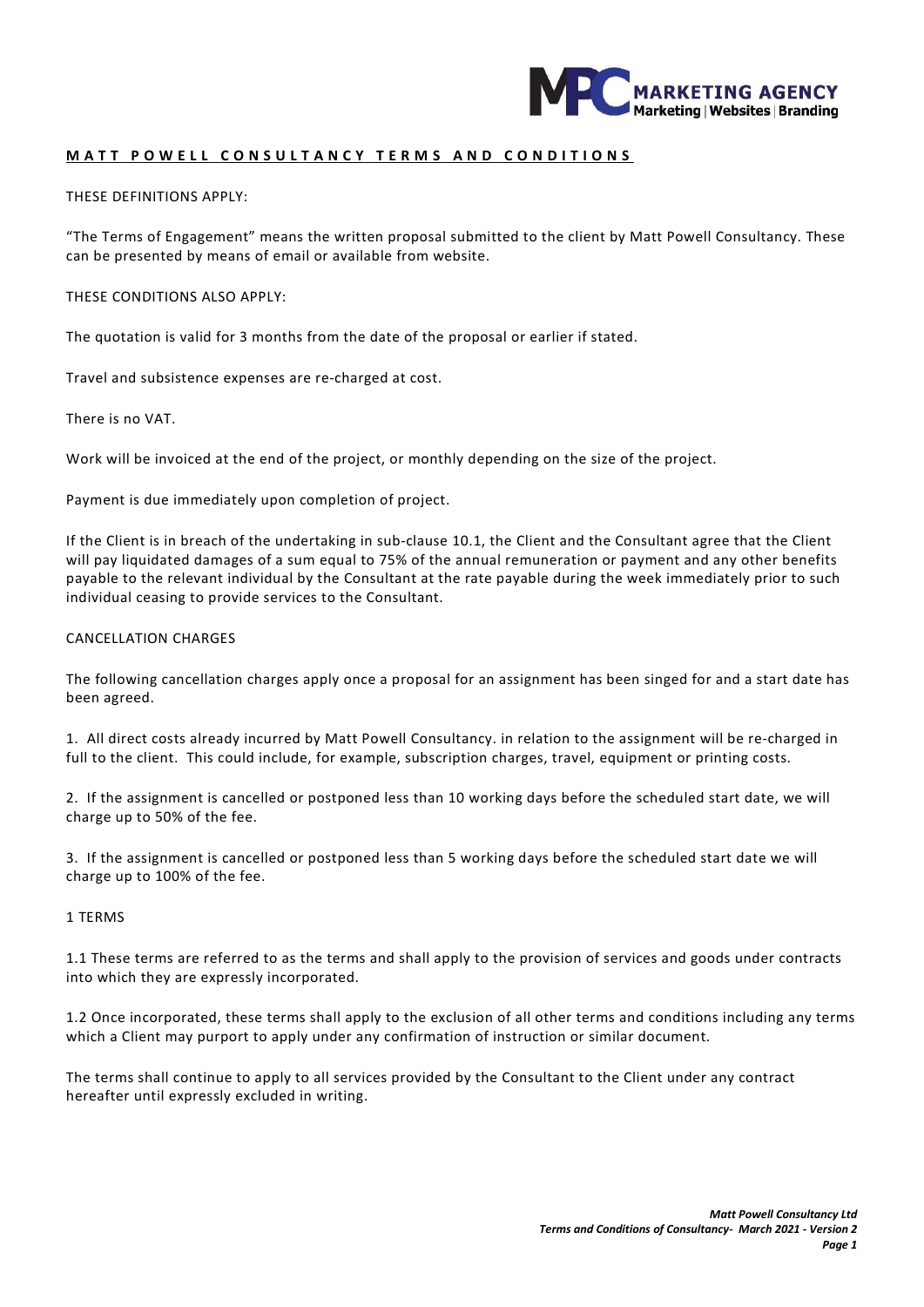### 2 ASSIGNMENT AND TERMS OF REFERENCE

2.1 The Consultant agrees to carry out the Assignment in accordance with the Terms of Reference.

2.2 The Client agrees to cooperate with the Consultant in the performance of the Consultant's services and to give such support, facilities and information as may be reasonably required.

### 3 CHARGES AND PAYMENTS

3.1 The Client agrees to pay the charges and expenses in accordance with the provisions of the Terms of Engagement.

3.2 All sums due from the Client which are not paid on the due date (without prejudice to the rights of the Consultant under these terms) shall bear interest from day to day at the same annual rate as is prescribed from time to time pursuant to section 6 of the Late Payment of Commercial Debts (Interest) Act 1998 with a minimum rate of 10% per annum.

3.3 The Consultant may from time to time increase the hourly rates (if applicable) referred to in the Terms of Engagement by such amount as is reasonable and unless the Client objects to such increased rates within seven days of notification in writing all services shall thereafter be provided at the increased rates notified. If the Client objects to the increased rates, the Client shall remain liable for the existing contractual rate payable in accordance with the terms hereof plus such additional rate as shall be reasonable.

3.4 During any period in which payments from the Client are overdue, the obligations of the Consultant may be suspended.

#### 4 CONFIDENTIALITY

The Consultant undertakes not at any time to divulge or allow to be divulged to any person any confidential information relating to the business or affairs of the Client other than to sub-contractors who have signed an appropriate secrecy undertaking or others where the Client has expressly or impliedly consented to the disclosure.

### 5 DELEGATION

5.1 The Consultant (if an individual) undertakes to consult with the Client before delegating any of the Consultant's obligations hereunder.

5.2 The Consultant shall have discretion as to which of its employees are assigned to perform its services but shall consult with the Client concerning any significant changes.

### 6 INTELLECTUAL PROPERTY

The Consultant undertakes not to cause or permit anything which may damage or endanger the intellectual property of the Client or the Client's title to it or assist or allow others to do so.

### 7 LIABILITY AND INSURANCE

7.1 The Consultant shall not be liable to the Client for loss or damage to the Client's property unless due to the negligence or other failure of the Consultant to perform its obligations under this agreement or the general law.

7.2 The Consultant shall have no liability to the Client for any indirect, special or consequential loss to the Client arising out of or in connection with the provision of any goods or services pursuant to this agreement (except in respect of death or personal injury resulting from negligence) and the total liability of the Consultant for any other loss of the Client arising pursuant to this agreement in respect of any one event or series of connected events shall not exceed the indemnity cover (if any) arranged pursuant to the Terms of Engagement or if no such cover has been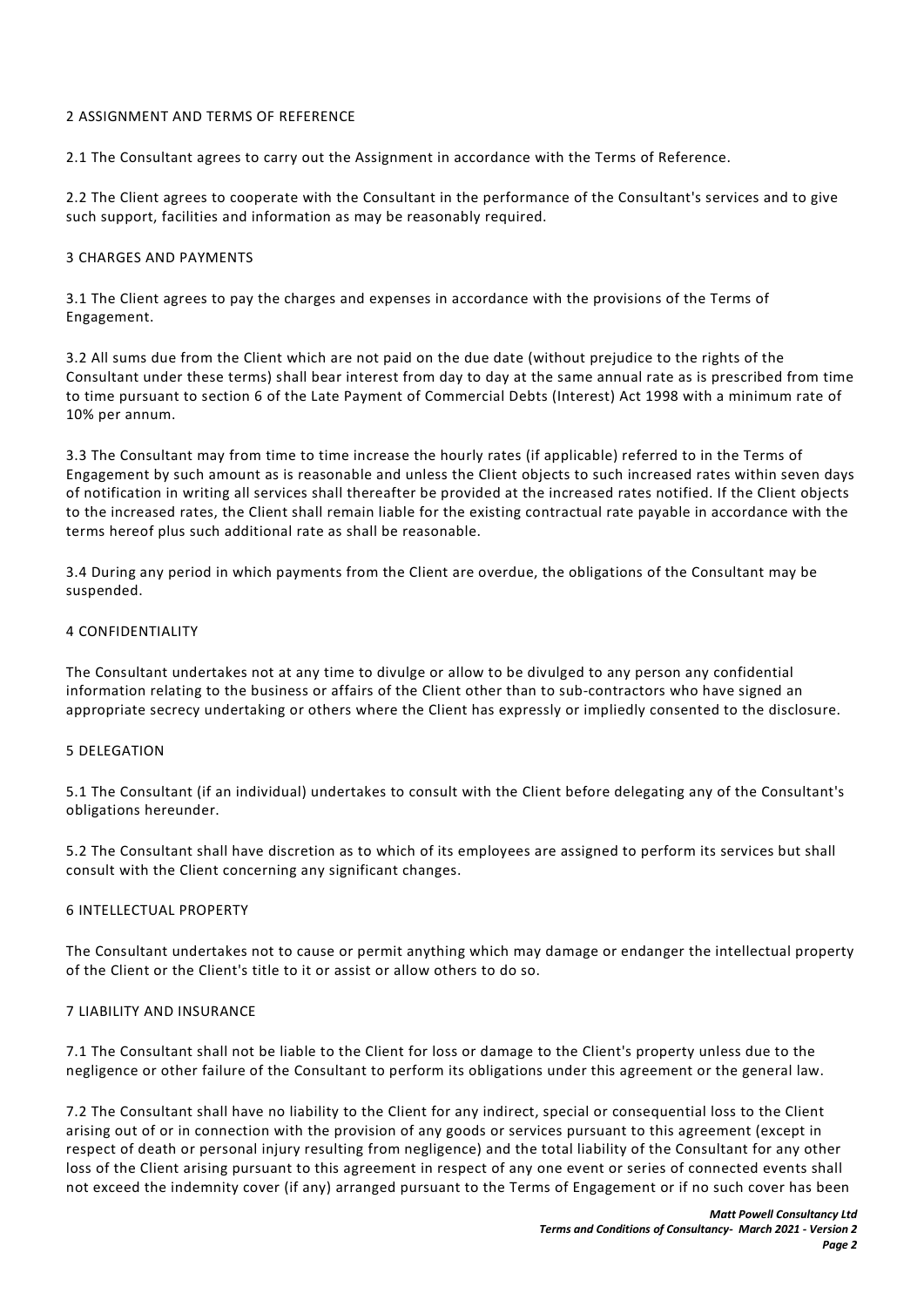agreed between the Client and the Consultant the charges payable by the Client in respect of the Consultant's services hereunder.

# 8 TERMINATION FOR BREACH

The following obligations are conditions of this agreement and any breach of them shall entitle the party not in breach to terminate this agreement by immediate written notice and the rights and liabilities of the parties shall then be determined in accordance with clause 9:

8.1 Failure on the part of the Client to make punctual payment of all sums due to the Consultant under the terms of this agreement.

8.2 Failure on the part of the Consultant to remedy any breach of its obligations hereunder within a reasonable time following written notice from the Client which: refers to this clause; specifies the breach with full particulars; indicates how the breach is to be remedied and specifies the Client's opinion of a reasonable time for remedy.

8.3 The levying of distress or execution against the Client or the making by it of any composition or arrangement with creditors or the presentation of a petition for the Client's liquidation or bankruptcy or administration or the appointment of a receiver over any part of the Client's assets.

8.4 The doing or permitting of any act by which the Consultant's rights in any intellectual property may be prejudiced or put in jeopardy.

8.5 Any serious or persistent breach by the Client of its obligations hereunder.

### 9 TERMINATION AND CONSEQUENCES

In the event of this agreement being terminated whether by effluxion of time, notice, breach or otherwise and without prejudice to any other remedy available to the Consultant the Client shall immediately pay to the Consultant.

9.1 any sums due under the terms of this agreement and

9.2 in the event of termination by reason of sub-clauses 8.1, 8.3, 8.4 or 8.5, any further sums which would but for the termination of this agreement have fallen due by the end of the Consultant's engagement less a discount for any accelerated payment at the rate of 5% per annum.

### 10 RECRUITMENT OF THE CONSULTANT'S STAFF

10.1 The Client undertakes that it (including for this purpose any subsidiary or associated company) or any person connected with it will not directly or indirectly recruit as an employee or engage as an independent contractor any person employed or so engaged by the Consultant in connection with the services provided hereunder for a period of six months after such person last provided services to the Client.

10.2 In the event that the Client is in breach of the undertaking in sub-clause 10.1, the Client and the Consultant agree that the Client will pay liquidated damages of a sum equal to 33% of the annual remuneration or payment and any other benefits payable to the relevant individual by the Consultant at the rate payable during the week immediately prior to such individual ceasing to provide services to the Consultant.

### 11 CONSULTANT'S OUTPUTS, MATERIALS AND INFORMATION

11.1 All intellectual property rights including copyright which are capable of existing in any documents, computer software or information or (without limit) other materials created or provided pursuant to this contract by the Consultant shall be and remain the Consultant's property.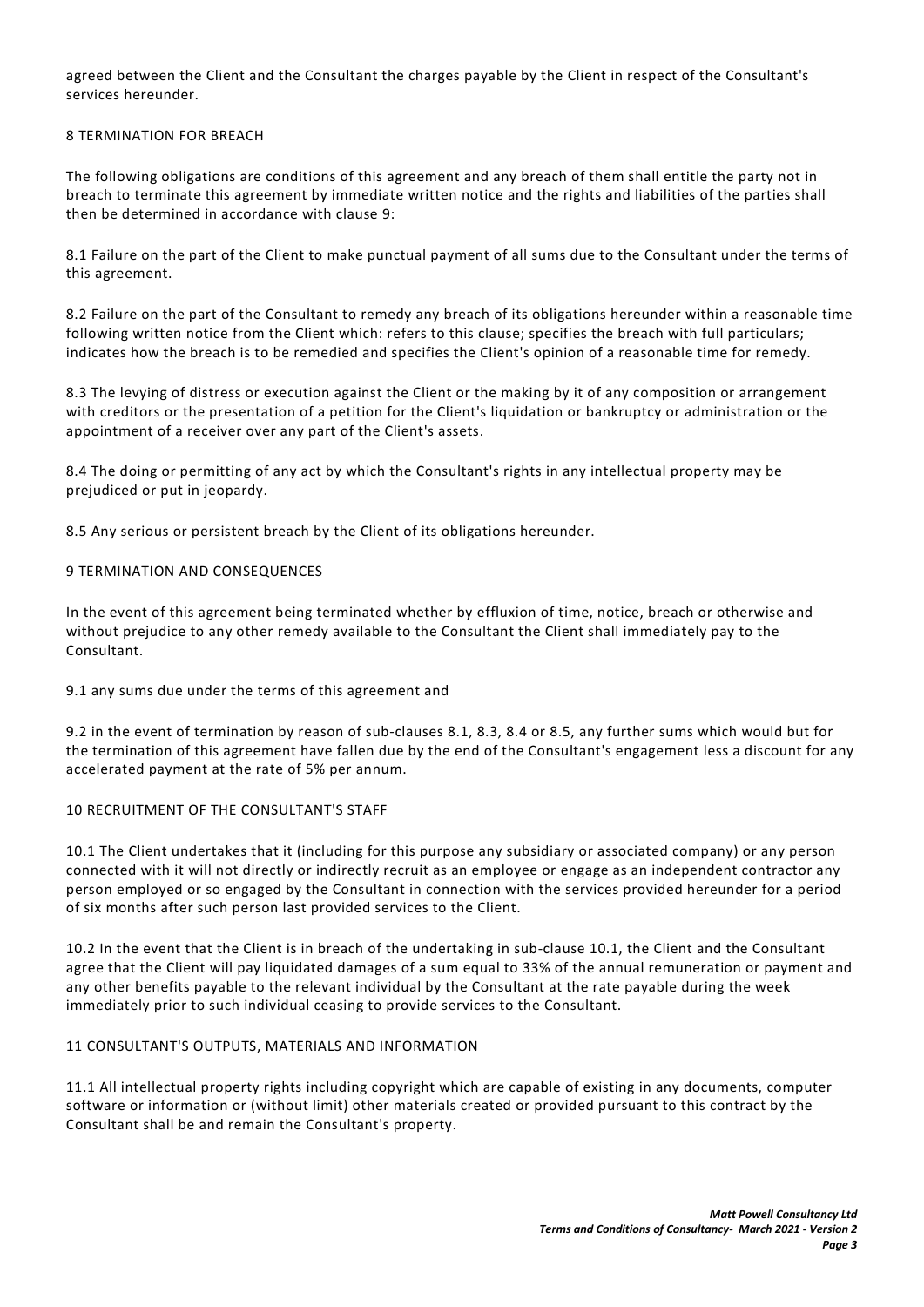11.2 The Client undertakes to keep all materials, documents and information provided to it by the Consultant confidential to itself and its employees and not to distribute any product of the services provided hereunder to any third party without the Consultant's prior written consent.

11.3 Any materials produced or supplied to the Client by the Consultant in which intellectual property rights are capable of subsisting shall be licensed to the Client for internal use only in connection with the purposes of the terms of reference and such licence shall forthwith terminate if notice is given by the Consultant terminating this contract pursuant to clause 8.

11.4 The Client and the Consultant undertake with each other not during the course of this contract to infringe the intellectual property rights of any third party.

# 12 CONSULTANT'S REFERENCES TO CLIENT

12.1 Subject to clause 4 (Confidentiality) the Consultant shall be entitled to refer to its provision of services to the Client for any purpose in connection with the Consultant's business provided that prior to any published reference to the Client the Consultant shall give the Client an opportunity to object to such reference and in the event of objection upon reasonable grounds shall not refer to the Client as proposed.

### 13 FORCE MAJEURE

Both parties shall be released from their respective obligations in the event of national emergency, war, prohibitive governmental regulation or if any other cause beyond the reasonable control of the parties or either of them renders the performance of this agreement impossible, whereupon all money accrued due under this agreement shall be paid.

## 14 MISCELLANEOUS

### 14.1 Warranty

Each of the parties warrants its power to enter into this agreement and has obtained all necessary approvals to do so.

### 14.2 Whole agreement

Each party acknowledges that this agreement (as varied) and the conditions contain the whole agreement between the parties and that it is not relied upon any oral or written representations made to it by the other or its employees or agents and has made its own independent investigations into all matters relevant to it.

### 14.3 Change of address

Each of the parties shall give notice to the other of the change or acquisition of any address or telephone, telex or similar numbers at the earliest possible opportunity but in any event within 24 hours of such change or acquisition.

### 14.4 Notices

Any notice to be served on either of the parties by the other shall be sent by pre-paid recorded delivery or registered post to the address of the relevant party shown at the head of this agreement or such other address substituted in writing under clause 14.3 (and if more than one address any such address) or by facsimile transmission or by electronic mail or by telex and shall be deemed to have been received by the addressee within 72 hours of posting or 24 hours if sent by facsimile transmission or by electronic mail or by telex to the correct facsimile number or electronic mail number of the addressee (with correct answer back).

### 14.5 Headings

Headings contained in this agreement are for reference purposes only and should not be incorporated into this agreement and shall not be deemed to be any indication of the meaning of the clauses to which they relate.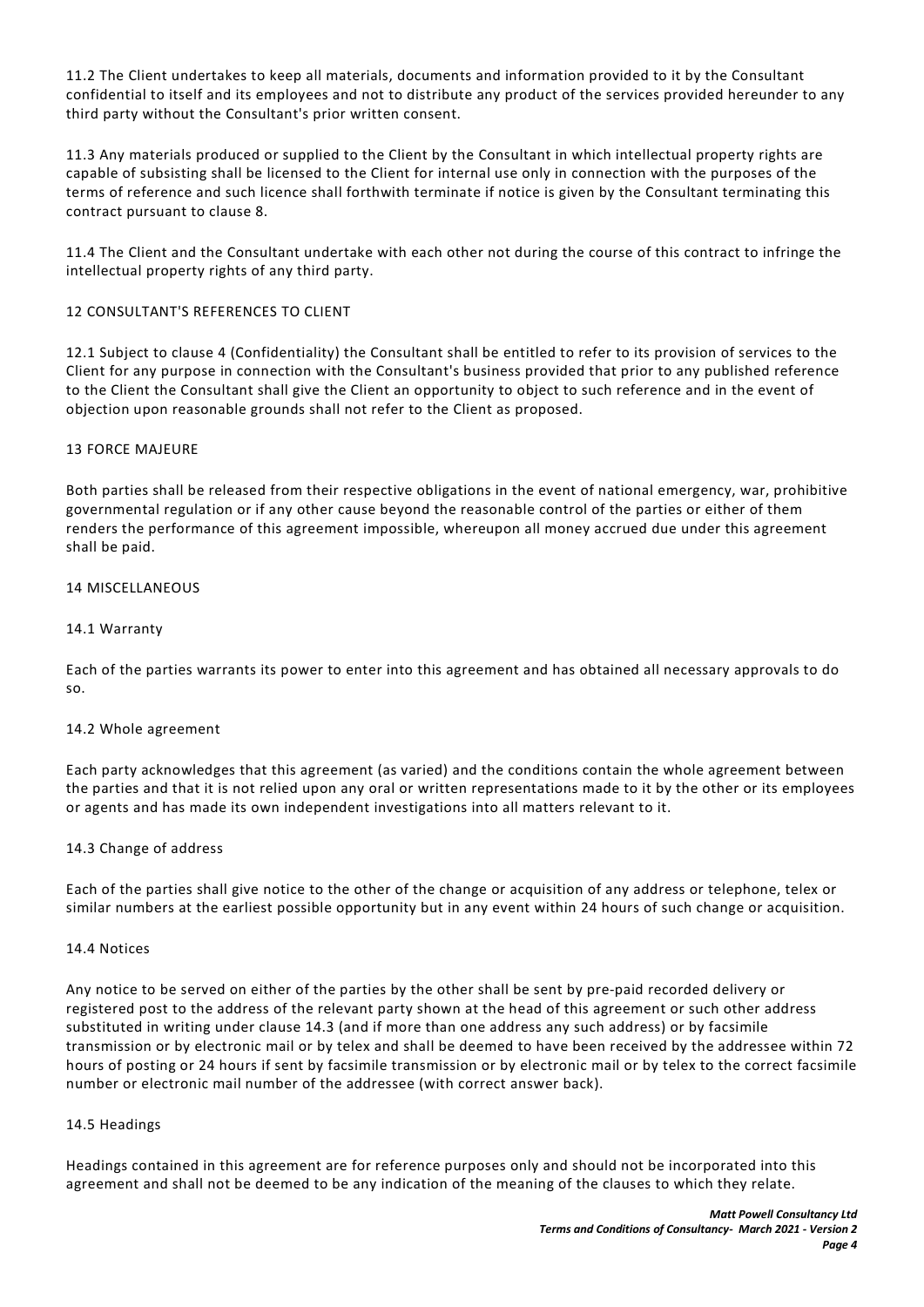### 14.6 Joint and several

All agreements on the part of either of the parties which comprise more than one person or entity shall be joint and several and the neuter singular gender throughout this agreement shall include all genders and the plural and the successor in title to the parties.

# 14.7 Proper law and jurisdiction

14.7.1 This agreement shall be governed by English law in every including formation and interpretation and shall be deemed to have been made in England.

14.7.2 Any proceedings arising out of or in connection with this agreement may be brought in any court of competent jurisdiction in England or Wales.

14.7.3 The submission by the parties to such jurisdiction shall not limit the right of the Consultant to commence any proceedings arising out of this agreement in any other jurisdiction it may consider appropriate.

14.7.4 Any notice of proceedings or other notices in connection with or which would give effect to such proceedings may without prejudice to any other method of service be served upon any party in accordance with clause 14.4.

14.7.5 In the event that the Client is resident outside England, its address for service in England shall be the address for such service nominated in this agreement and any time limits in any proceedings shall not be extended by virtue only of the foreign residence of the Client.

### 14.8 Waiver

Failure by either party to enforce at any time or for any period any one or more of the terms or conditions of this agreement shall not be a waiver of them or the right at any time subsequently to enforce all terms and conditions of this agreement.

### 14.9 Status of Consultant

14.9.1 The Consultant (if an individual) shall be an independent contractor and not the employee of the Client.

14.9.2 In such capacity, the Consultant shall bear exclusive responsibility for the payment of his or her National Insurance contributions as a self-employed person and for the discharge of any income tax and VAT liability arising out of remuneration for the work performed by him or her under this agreement.

14.9.3 The Consultant shall not be subject to directions from the Client as to the manner in which he or she shall perform his or her work.

### 14.10 Assignment or sub-contracting

The Consultant shall be entitled to sub-contract any of its rights or duties under this agreement.

### 14.11 Set-off

The Client shall not be entitled to withhold payment of any sum otherwise payable to the Consultant by reason of any claim, set-off or for damages in relation hereto.